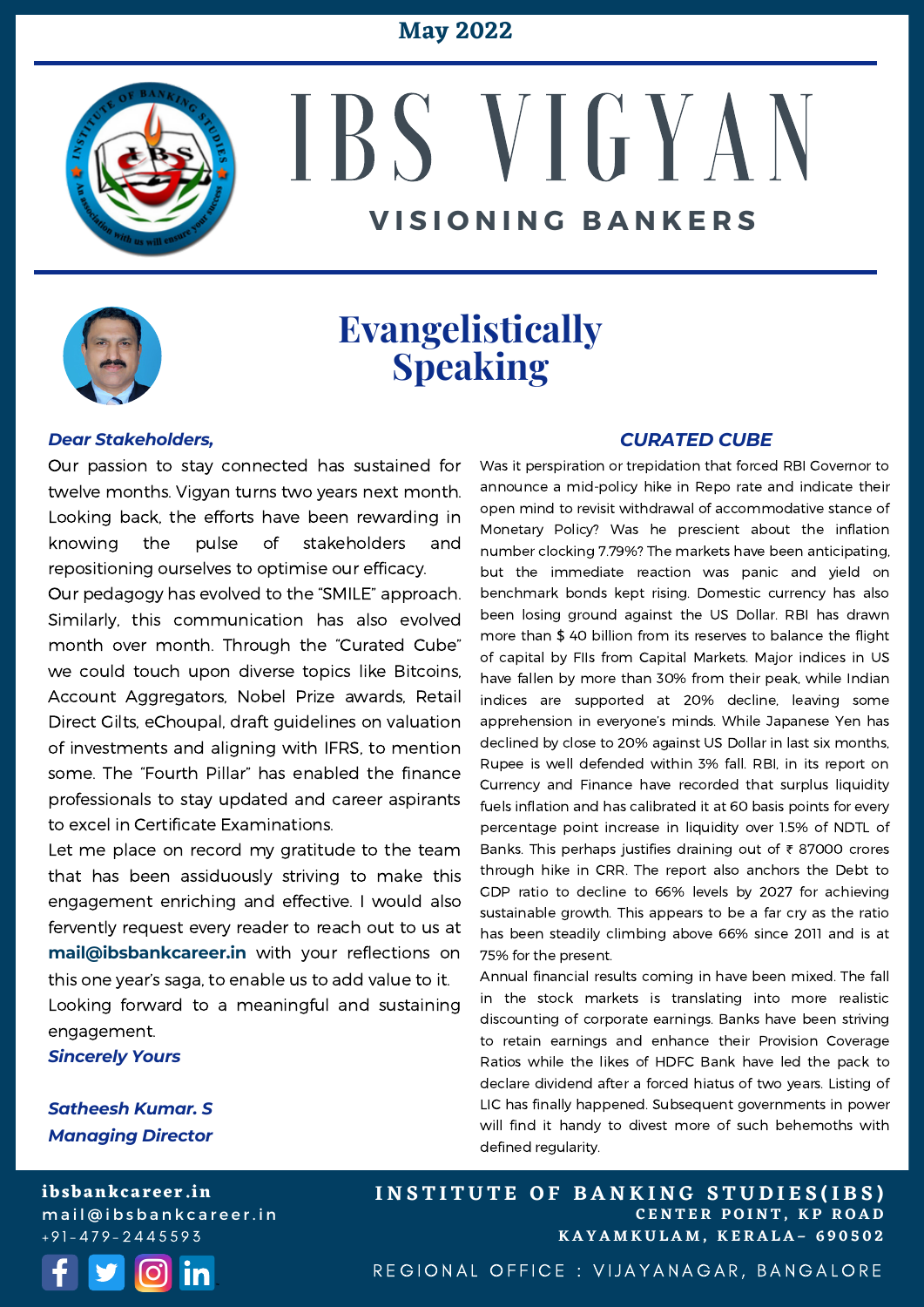

**ibsbankcareer.in** mail@ibsbankcareer.in + 9 1 - 4 7 9 - 2 4 4 5 5 9 3



### **FOURTH PILLAR**

#### **INTEROPERABLE CARD-LESS CASH WITHDRAWAL (ICCW) AT ATMS**

Card-less cash withdrawal through ATMs is currently offered by a few banks in India for their customers at their own ATMs. Card-less cash withdrawal transactions helps in reducing frauds like skimming, card cloning, device tampering, etc. To encourage cardless cash withdrawal facility across all banks and all ATM networks/operators, RBI has proposed to enable customer authorisation through the use of Unified Payments Interface (UPI) while settlement of such transactions would happen through the ATM networks.

#### **DIGITAL PAYMENTS (DigiSaathi)**

To address the queries of digital payment users, the Reserve Bank on March 8, 2022, launched two key initiatives namely:

**1)UPI123Pay** – Option to make Unified Payments Interface (UPI) payments for feature phone users, and

**2) DigiSaathi** – A 24x7 Helpline that provides a channel to obtain help on digital payments. Automated responses on information related to digital payment products and services are available in Hindi and English through multiple options like – toll-free number; a short code; website and chatbots.

At present, efficient access to UPI is available on smart phones. UPI can be accessed through NUUP (National Unified USSD Platform) using the short code of \*99#. But this option is cumbersome and not so popular. Considering that there are more than 40 crore feature phone mobile subscribers in the country, UPI123pay will materially improve the options for such users to access UPI. UPI123Pay includes four distinct options as below:

**a) App-based Functionality:** An app would be installed on the feature phone through which several UPI functions, available on smartphones, will also be available on feature phones.

**b) Missed Call:** This will allow feature phone users to access their bank account and perform routine transactions such as receiving, transferring funds, regular purchases, bill payments, etc., by giving a missed call on the number displayed at the merchant outlet. The customer will receive an incoming call to authenticate the transaction by entering UPI PIN.

**JAIIB/CAIIB Online Coaching** - *This is the sure shot key that opens up the path for an accelerated career progression. A pass in [JAIIB/CAIIB](https://ibsbankcareer.in/course/) with 90+ marks will ensure that you are handpicked for key assignments with in the country as well as overseas.*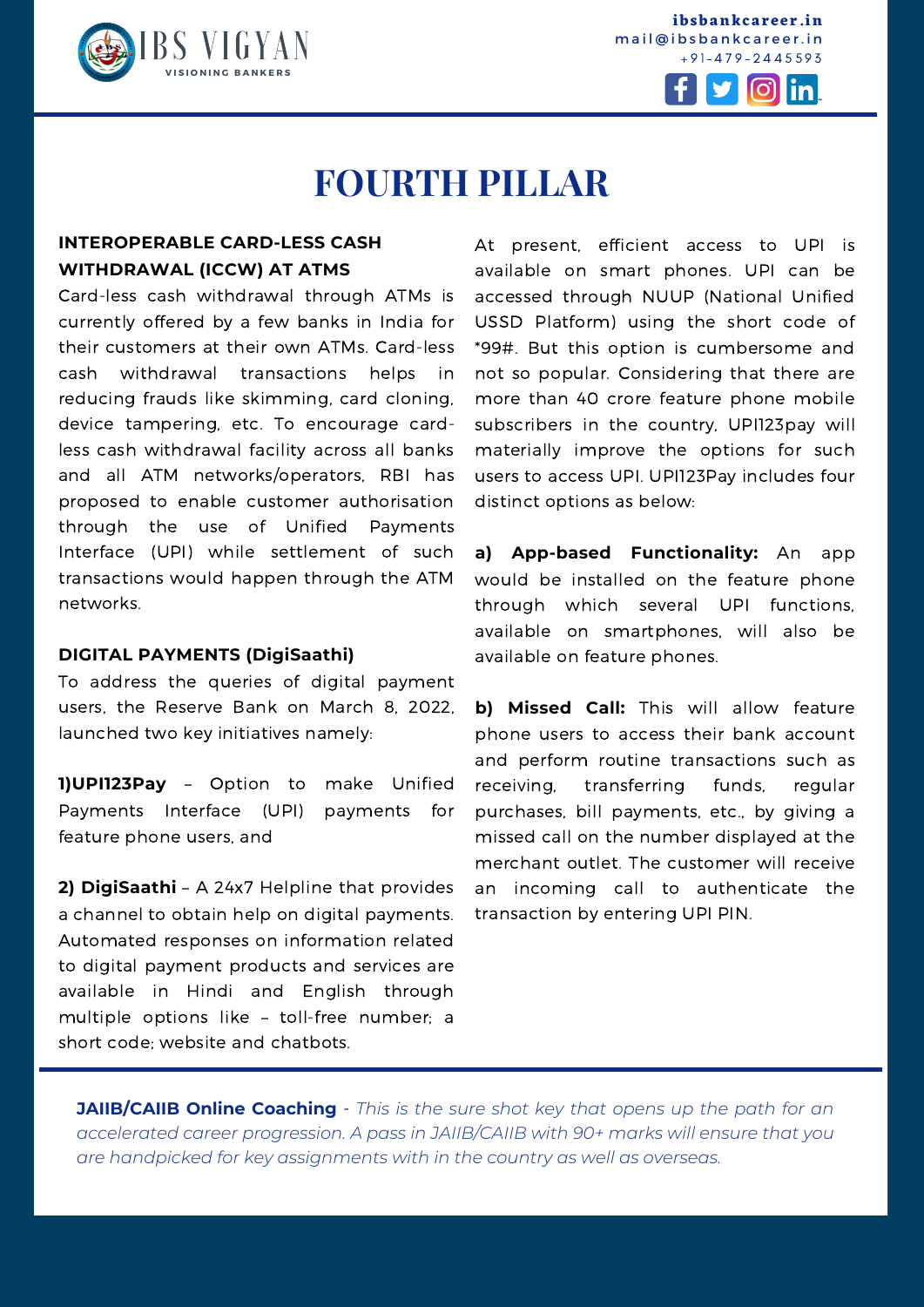

**ibsbankcareer.in** mail@ibsbankcareer.in + 9 1 - 4 7 9 - 2 4 4 5 5 9 3



### **FOURTH PILLAR**

**c) Interactive Voice Response (IVR):** UPI payment through predefined IVR numbers would require users to initiate a secured call from their feature phones to a predetermined number and complete UPI onboarding formalities to be able to start making financial transactions without internet connection. d) Proximity Soundbased Payments: This uses sound waves to enable contactless, offline, and proximity data communication on any device.

**NEW SYSTEM TO REPLENISH CASH IN ATMS** Currently, most of the ATMs (Automated Teller Machines) are replenished by way of open cash top-up or by loading cash in the machines on the spot. The RBI has given extension till March 2023 to banks to implement its direction on use of only lockable cassettes for replenishing cash in their ATMs.

#### **INDIVIDUAL HOUSING LOANS – RATIONALISATION OF RISK WEIGHTS:**

Recognising the importance of the housing sector, and its role in supporting the overall credit growth, RBI has decided that the rationalisation of risk weights for individual housing loans linked to LTV ratios as prescribed earlier shall continue for all new housing loans sanctioned from 16th October, 2020 to March 31, 2023, as under:

| <b>LTV Ratio</b>   | Risk Weight % |
|--------------------|---------------|
| $<$ or = 80        |               |
| $> 80$ & < or = 90 | 50.           |

Standard asset provision of 0.25% shall continue to apply on such housing loans.

*(Fourth Pillar strives to position beyond the three pillars of Basel and is culled from the Four Estates)*

**I N S T I T U T E O F B A N K I N G S T U D I E S (I B S ) Bank Promotion Online Coaching -** *IBS brings you the perfect blend of Online Coaching and interactive live sessions through its pantheon of highly experienced faculty who fit well into a multi-cultural environment. The collective experience of our faculties exceeds 1000 years.*